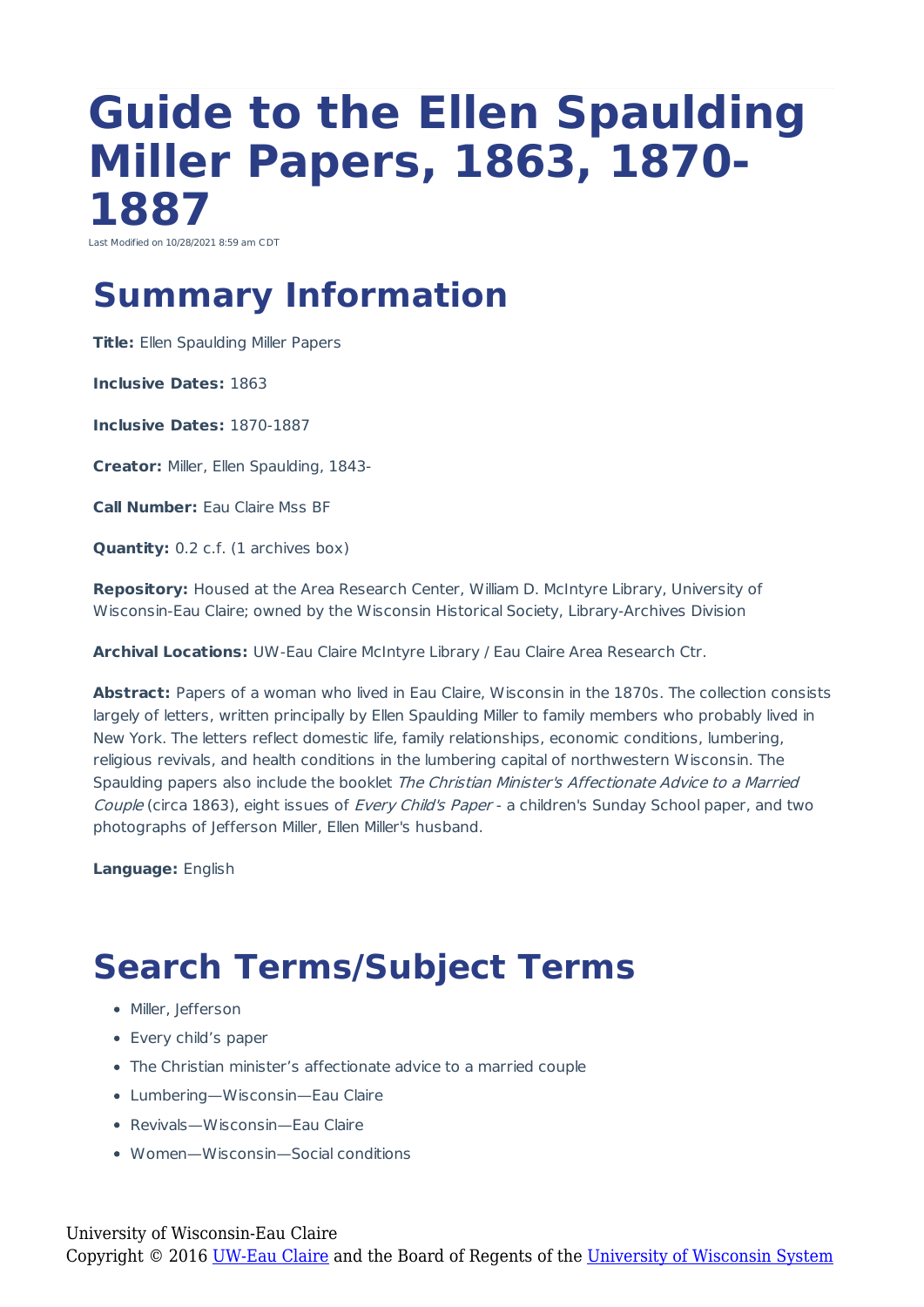## **Biography/History**

Ellen E. Spaulding was born in New York state on January 7, 1843, the daughter of Ryland and Eleanor Angle Spaulding. She married Jefferson Miller in an evening ceremony performed by Pastor L. Cowler of the Congregational Church in Randolph, New York, on February 23, 1863. The couple had three children: Mira, born March 12,

1865; Carrie, born February 20, 1869; and Frank (called "Budgie"), born November 7, 1876. The Millers moved to the city of Eau Claire by the late summer of 1870, traveling by steamboat from the port in Illinois. The family remained in Eau Claire until after Ellen's death from pneumonia in the mid-1880s, when Jefferson moved to a farm near Thorp in Clark County. He remarried in 1889, and died in 1910 of Brights' (kidney) disease. Jefferson Miller is buried in Bateman Cemetery in the Town of LaFayette, Chippewa County, Wisconsin.

#### **Scope and Content Note**

This collection of letters is not comprehensive, yet it provides a clear view of the times and of domestic and family life in the early 1870s. Most of the letters were written by Ellen to her parents and sisters Bertha and Birdie. Jefferson Miller wrote a few of the letters. Most of the detailed information in the collection relates to the subjects of everyday life such as the weather, flower gardens, travels back to New York, and family health. In many instances, however, these mundane details are related to more far-reaching events such as epidemics, floods, religious revivals, and hard frosts. The state of agriculture in the area also received detailed treatment, with a discussion of land prices, commodity prices, credit terms, and crops raised. The Grange farm organization is also mentioned briefly. In addition, the letters contain information regarding tenant housing, specialized health care, general economic conditions, and operation of the Eau Claire Lumber Company. Unfortunately, many letters lack complete dates.

# **Administrative/Restriction Information**

#### **Acquisition Information**

Presented by Maxine M. Swanson, Alma, Wisconsin, March 1984. Accession Number: M84-181

## **Processing Information**